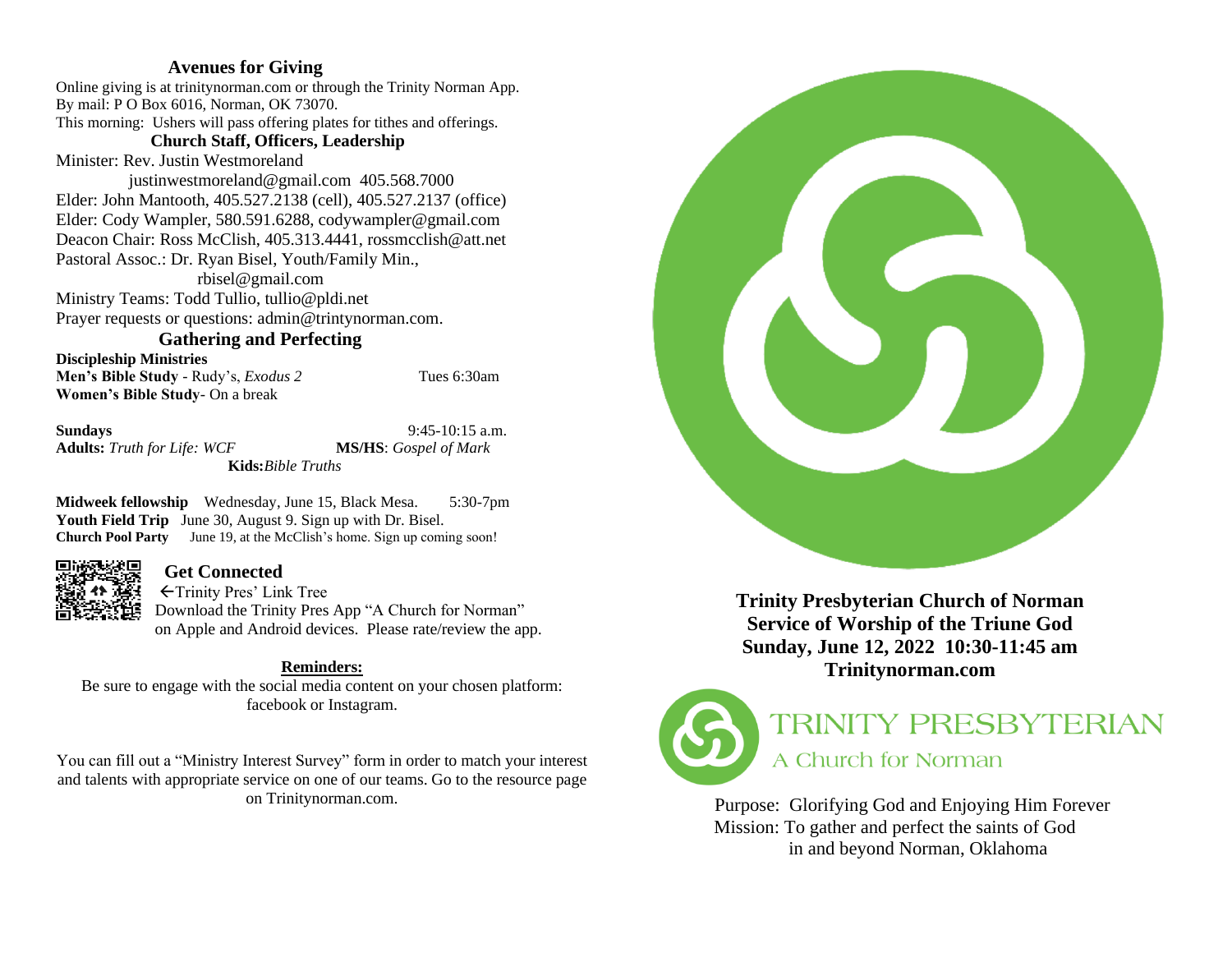### Pre-Service Meditation

"Sin is not a mistake. A mistake is taking the wrong exit on the highway. A sin is treason against a Holy God. A mistake is a logical misstep. Sin lurks in our heart and grabs us by the throat to do its bidding. Remember what God said to Cain about his sin? It's true for us too. In the fourth chapter of Genesis, God warns Cain like this: 'Sin lies at the door. And its desire is for you, but you should rule over it' (Gen. 4:6). In accepting misrepresentations of the gospel that render sin anything less than this, you will never learn of the fruit of repentance."

--Rosaria Butterfield, *The Secret Thoughts of an Unlikely Convert*.

"Biblical orthodoxy can offer real compassion, because in our struggle against sin, we cannot undermine God's power to change lives."

--Rosaria Butterfield, *The Secret Thoughts of an Unlikely Convert*.

"It is the moral anesthetic of our day to ask God and our friends to only understand our sin from our point of view. This mind-set of seeing sin from a personal point of view has led to, at best, weak Christians crippled by sin and untouched by gospel power, or at worst, wolves in sheep's clothing who hunker down with offices in the church, teaching feeble sheep a perverted catechism, one that renders sin grace and grace sin, one that confuses doubt with intelligence and skepticism with renewed hope. When we live by the belief that sin is best discerned from our own point of view, we cannot help but to develop a theology of excuse-righteousness. We become anesthetized to the reality of our own sin. One consequence of this moral anesthesia is the belief that you are in good standing with God if you give to him what the desires of your flesh can spare. But sin, biblically rendered, is both a crime and a disease, requiring both the law of God and his grace to apply it for true help." --Rosaria Butterfield, *Openness Unhindered.* 

"Some Jews made the mistake of assuming that God's election of Israel virtually guaranteed spiritual benefits to every member of the nation. Birth into that nation, circumcision (for males), and a reasonable faithfulness in observing the law were all that was needed to ensure one's salvation. Some segments of the church have much the same kind of attitude. People assume that they will go to heaven as long as they can claim such external credits as baptism, confirmation, church attendance, participation in the mass, and acts of service.

--Doug Moo, *Romans*.

"God does not need your good works, but your neighbor does." --Martin Luther

"Who is a God like you, pardoning iniquity and passing over transgression for the remnant of his inheritance? He does not retain his anger forever, because he delights in steadfast love." -Micah 7:18

# **Responding to God's Word Preached** The Sacrament of the Lord's Supper 1 Corinthians 11

| <b>Communion Hymn</b>                  | "Have Thine Own Way, Lord!" | #688                   |  |  |  |
|----------------------------------------|-----------------------------|------------------------|--|--|--|
| <b>Closing Words and Announcements</b> |                             |                        |  |  |  |
| <b>Hymn of Commitment</b>              | "Great Is Thy Faithfulness" | #263                   |  |  |  |
| Benediction                            |                             | <b>Numbers 6:24-26</b> |  |  |  |

 *The LORD bless you and keep you; the LORD make his face to shine upon you and be gracious to you; the LORD lift up his countenance upon you and give you peace.* **People:****Thanks be to God. Amen!**

| #731 |
|------|
|      |

**Review Questions:** Use these questions personally or in a group to engage further with God's message in the sermon:

1. Many Christians have used the Old Testament as a library of examples of human behavior to either imitate or avoid. How does Paul's usage of the Old Testament (Elijah in 1 Kings 18-19) clarify the actual primary purpose of the Old Testament?

**\_\_\_\_\_\_\_\_\_\_\_\_\_\_\_\_\_\_\_\_\_\_\_\_\_\_\_\_\_\_\_\_\_\_\_\_\_\_\_\_\_\_\_\_\_\_\_\_\_\_\_\_\_\_\_\_\_\_\_\_\_\_\_\_\_\_\_\_**

- 2. What is the concept of a "remnant" and how does this encourage you as it sometimes seems that few people around us trust in the Lord?
- 3. The chief issue with Israel rejected God was the attraction to the idols (other gods) of the nations? What was so attractive to the people about the Israel? What was it about the people that made them vulnerable to idol worship?
- 4. How does the doctrine of election comfort you as you think about your salvation and the salvation of others?
- 5. What is the difference between a remnant "chosen by grace" rather than "based upon works"? How is an understanding of this essential for our understanding of the gospel and our prayer?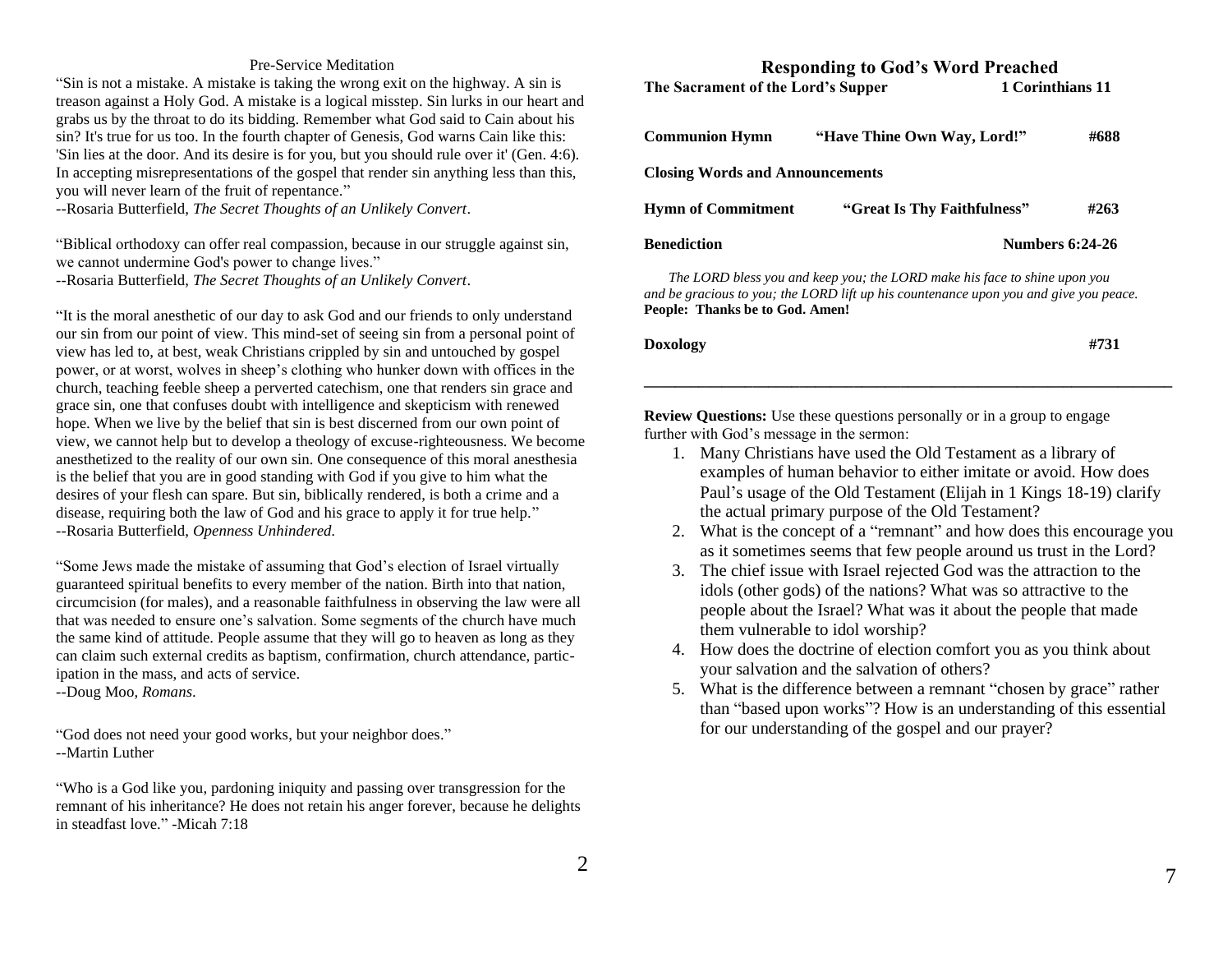#### **Sermon Notes**

## **Welcome and Statement of Purpose**

Silent prayer of preparation. You might utilize prayers and quotes from page two.

# **We Come to Worship at His Bidding**

"O send out thy light and thy truth, that they may lead me, and bring me unto thy holy hill, and to thy dwelling." -Psalm 43:3

**Call to Worship Psalm 19:1-4** 

Minister: The heavens declare the glory of God, and the sky above proclaims His handiwork. **People: Day to day pours out speech, and night to night reveals knowledge.** Minister: There is no speech, nor are there words, whose voice is not heard. **People: Their voice goes out through all the earth, and their words to the end of the world.**

**Prayer of Adoration, Invocation, and the Lord's Prayer Our Father, who art in heaven, hallowed be Thy name; Thy kingdom come; Thy will be done, on earth as it is in heaven. Give us this day our daily bread and forgive us our debts as we forgive our debtors. And lead us not into temptation; but deliver us from evil; for Thine is the kingdom, and the power and the glory forever. Amen.**

| <b>Hymn</b> | "Be Thou My Vision" | #642 |
|-------------|---------------------|------|
|-------------|---------------------|------|

**Reading the Word "Hail to the King" Psalm 47**

*Clap your hands, all peoples! Shout to God with loud songs of joy!*

*2 For the LORD, the Most High, is to be feared, a great king over all the earth. 3 He subdued peoples under us, and nations under our feet. 4 He chose our heritage for us, the pride of Jacob whom he loves. Selah*

*5 God has gone up with a shout, the LORD with the sound of a trumpet.*

*6 Sing praises to God, sing praises! Sing praises to our King, sing praises! 7 For God is the King of all the earth; sing praises with a psalm! 8 God reigns over the nations; God sits on his holy throne. 9 The princes of the peoples gather as the people of the God of Abraham. For the shields of the earth belong to God; he is highly exalted!* 

6